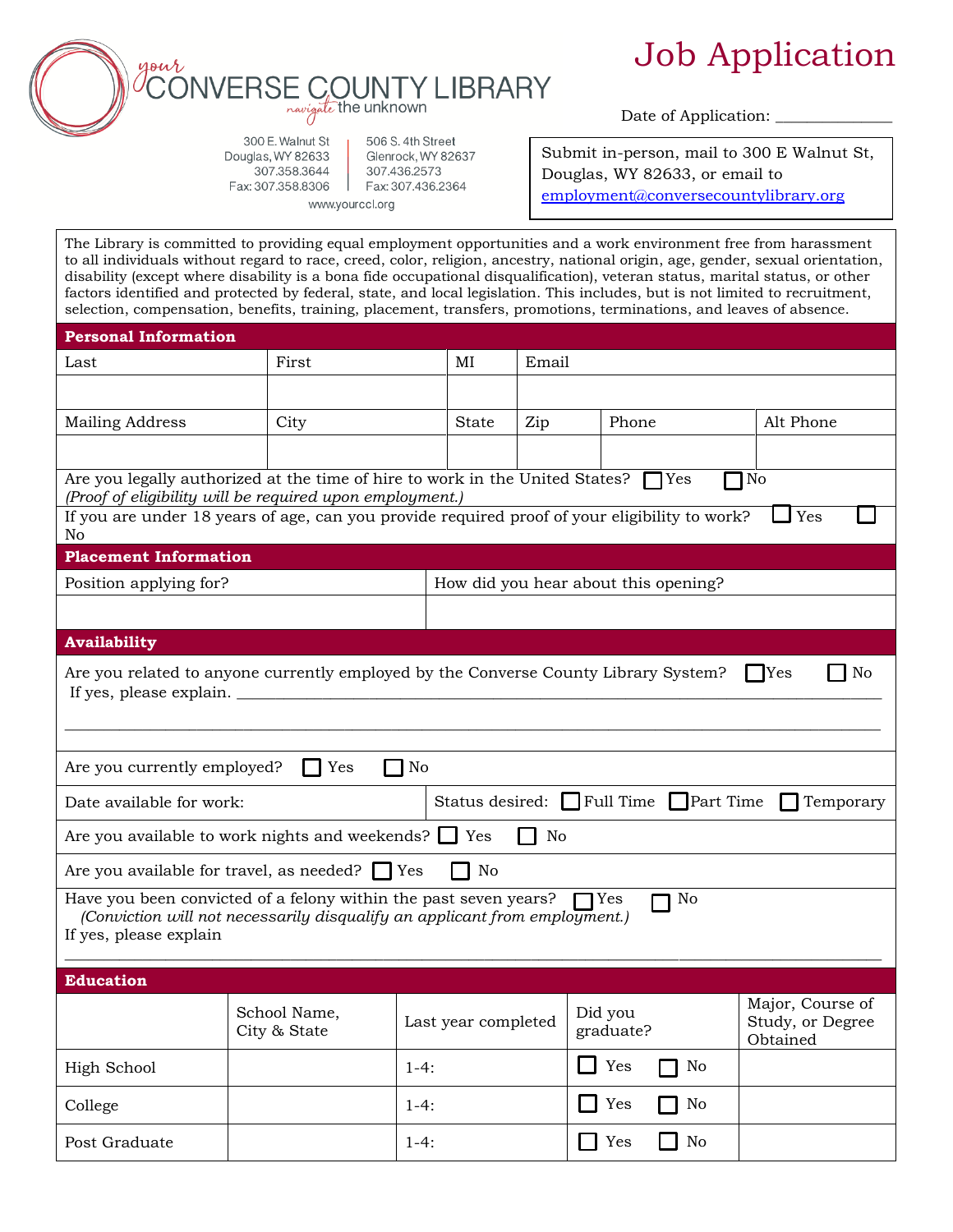| Briefly describe any additional career education (additional courses, trade schools, seminars, etc.) include<br>description of course, length of program, & when it was completed.                                                                                                                                                                        |                               |              |            |           |            |       |  |  |
|-----------------------------------------------------------------------------------------------------------------------------------------------------------------------------------------------------------------------------------------------------------------------------------------------------------------------------------------------------------|-------------------------------|--------------|------------|-----------|------------|-------|--|--|
| Describe any honors you have received.                                                                                                                                                                                                                                                                                                                    |                               |              |            |           |            |       |  |  |
|                                                                                                                                                                                                                                                                                                                                                           |                               |              |            |           |            |       |  |  |
| <b>Military Service Training</b>                                                                                                                                                                                                                                                                                                                          |                               |              |            |           |            |       |  |  |
| $\Box$ No<br>Do you have military experience in the Armed Forces of the United States? $\Box$ Yes<br>If yes, please list any job-related training you received in the United States military. Describe branch of<br>service, dates, and location of such training.                                                                                        |                               |              |            |           |            |       |  |  |
| <b>Prior Work Experience</b>                                                                                                                                                                                                                                                                                                                              |                               |              |            |           |            |       |  |  |
|                                                                                                                                                                                                                                                                                                                                                           | <b>Current or Most Recent</b> |              |            | Prior     |            | Prior |  |  |
| Employer                                                                                                                                                                                                                                                                                                                                                  |                               |              |            |           |            |       |  |  |
| Address                                                                                                                                                                                                                                                                                                                                                   |                               |              |            |           |            |       |  |  |
| City, State, ZIP                                                                                                                                                                                                                                                                                                                                          |                               |              |            |           |            |       |  |  |
| Telephone                                                                                                                                                                                                                                                                                                                                                 |                               |              |            |           |            |       |  |  |
| Supervisor's Name                                                                                                                                                                                                                                                                                                                                         |                               |              |            |           |            |       |  |  |
| Dates of Employment<br>(month/year)                                                                                                                                                                                                                                                                                                                       | From                          | To           | From       | To        | From       | To    |  |  |
| Position/Job Title                                                                                                                                                                                                                                                                                                                                        |                               |              |            |           |            |       |  |  |
| <b>Job Duties</b>                                                                                                                                                                                                                                                                                                                                         |                               |              |            |           |            |       |  |  |
| Final salary                                                                                                                                                                                                                                                                                                                                              |                               |              |            |           |            |       |  |  |
| Reason for Leaving                                                                                                                                                                                                                                                                                                                                        |                               |              |            |           |            |       |  |  |
| May we contact?                                                                                                                                                                                                                                                                                                                                           | $\Box$ Yes                    | $\bigcap$ No | $\Box$ Yes | $\Box$ No | Yes<br>- 1 | No    |  |  |
| Applicant's Notes on Employment/Skills & Qualifications<br>Please explain any gaps in employment history. Also summarize special skills and qualifications acquired<br>from employment or other experiences that relate to the position(s) for which you are applying, as well as<br>licenses, craft cards, certifications held, equipment operated, etc. |                               |              |            |           |            |       |  |  |